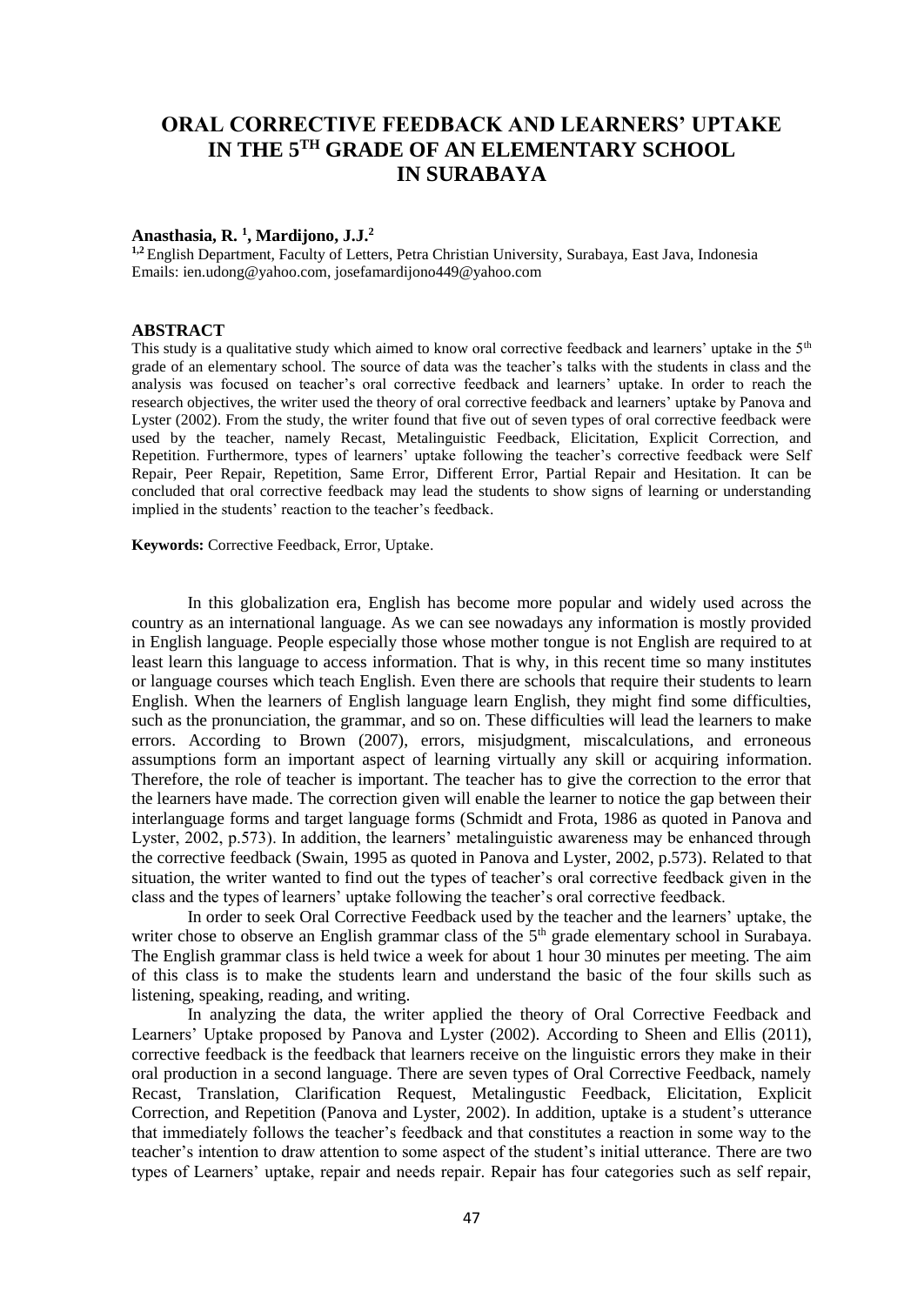peer repair, repetition, and incorporation, while needs repair has six categories such as acknowledgement, same error, different error, off-target, partial repair, and hesitation (Panova and Lyster, 2002).

# **METHODS**

In conducting this study, the writer used qualitative research. The source of data for the study included the transcribed material from four meetings which were digital-recorded in Elementary school. The participants were one teacher of the  $5<sup>th</sup>$  grade of English Grammar class and 15 students. The writer applied several steps in collecting the data. First of all, she asked for permission of the head of an elementary school and the classroom teacher to do the observation in the  $5<sup>th</sup>$  grade class. After she got the permission, she started to record the teacher's talk for four meetings. During the observation the writer put the digital-recorder on the teacher's desk and then sat at the back of the class. Then she made transcription of each class meeting.

In collecting the data, the writer underlined the teacher's Oral Corrective Feedback and italicized the learners' uptake that occurred. She also used numbering system to differentiate the Oral Corrective Feedback given by the teacher for students and the Learners' Uptake following the teacher's corrective feedback. She applied three number digits in each transcription for the Oral Corrective Feedback and also Learners' Uptake. The first digit refer to the excerpts of the data that the writer analyzed, the second digit refer to the difference between teacher's utterance and student's utterance, and the last digit refer to the Oral Corrective Feedback given by the teacher and the Learners' uptake too. As an illustration, 1.1.1. indicated that the data is Oral Corrective Feedback given by the teacher on the first excerpt and the utterance is the first Oral Corrective Feedback given by the teacher. Lastly, the writer put all the utterances which were the teacher's oral corrective feedback and learners' uptake into a table and started to analyze it.

### **FINDINGS AND DISCUSSION**

The types of Oral Corrective Feedback used by the teacher in the 5<sup>th</sup> grade of English grammar class are presented in the table below. It was found out that the teacher used five out of seven types of Oral Corrective Feedback.

| Types of Oral Corrective<br>Feedback | Total    |                |
|--------------------------------------|----------|----------------|
|                                      | N        | $\%$           |
| Recast                               | 2        | 4,3            |
| Translation                          | 0        | 0              |
| <b>Clarification Request</b>         | $\Omega$ | 0              |
| Metalinguistic Feedback              | 17       | 36,2           |
| Elicitation                          | 18       | 38,3           |
| <b>Explicit Correction</b>           | 9        | 19,2           |
| Repetition                           | 1        | $\mathfrak{D}$ |
| Total                                | 47       | 100            |

| Table 1. The occurrence of Oral Corrective Feedback Used by Teacher |  |
|---------------------------------------------------------------------|--|
| in 5 <sup>th</sup> Grade Class                                      |  |

From the table above, it shows that the five types used were Recast, Metalinguistic Feedback, Elicitation, Explicit Correction, and Repetition. It also shows that the most frequent oral corrective feedback used by the teacher was Elicitation by 18 times (38,3%). Each type is presented in the following part.

1. Recast is the feedback given by the teacher that provides the correct form by reformulating all or part of the student's utterance without including the errors.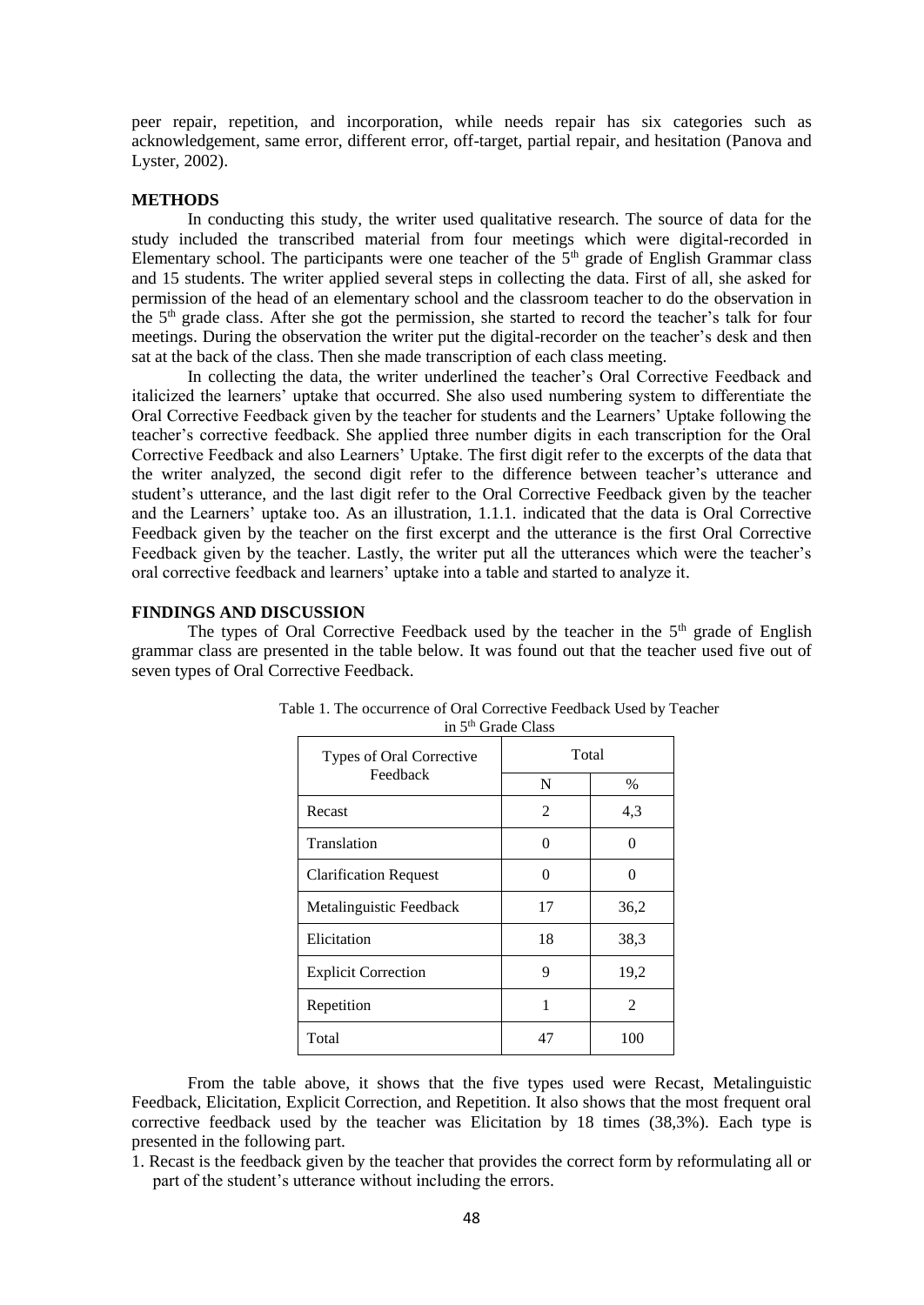Example 1:

C: Many reporter reporting.

T: Many reporters. What's the answer? **(Recast)**

2. Metalinguistic Feedback is the feedback which is either comments, information, or questions on the form needed but without providing the correct form to the student.

Example 2:

M: We are eat banana now.

- T: Kalau sedang tadi berarti verb-nya di tambah apa? **(Metalinguistic Feedback)**
- 3. Elicitation is oral corrective feedback type which prompts the student to self-repair.

Example 3:

T: Now look at number 2. Every morning Nancy?

Ta: Eating.

T: Salah. Tadi contohnya baru di kasih.

Ta: Eat.

T: Eat di tambah apa..? **(Elicitation)**

4. Explicit Correction refers to the explicit provision of the correct form by the teacher as teacher clearly indicates that students have made an incorrect form.

Example 4:

A: Miss, practice masa pake eing?

- T: Bukan practiceing tapi practicing. **(Explicit Correction)**
- 5. Repetition is the feedback in which the teacher repeats the ill-formed part of the student's utterance, usually with a change in intonation.

Example 5:

T: let's see SF. Many reporters is or are?

 $S: Is.$ 

# T: Is? **(Repetition)**

In addition, the types of learners' uptake following the teacher's oral corrective feedback are presented in the table below. From the table, it shows that the students used seven types out of ten types of learners' uptake proposed by Panova and Lyster (2002).

| <b>Table 2.</b> The occurrence of Learners $\psi$ up |                |      |  |
|------------------------------------------------------|----------------|------|--|
| Types of Learners'                                   | Total          |      |  |
| Uptake                                               |                |      |  |
|                                                      | N              | $\%$ |  |
| Repair                                               |                |      |  |
| Self-repair                                          | 18             | 40   |  |
| Peer repair                                          | 9              | 20   |  |
| Repetition                                           | 3              | 6,7  |  |
| Incorporation                                        | 0              | 0    |  |
| Needs-repair                                         |                |      |  |
| Acknowledgement                                      | 0              | 0    |  |
| Same error                                           | 5              | 11,1 |  |
| Different error                                      | 4              | 8,9  |  |
| Off-target                                           | 0              | 0    |  |
| Partial repair                                       | 4              | 8,9  |  |
| Hesitation                                           | $\overline{2}$ | 4,4  |  |
| Total                                                | 45             | 100  |  |

Table 2. The occurrence of Learners' Uptake in 5th Grade Class

As shown in the table above, the seven types of learners' uptake used are three categories of repair and four categories of needs-repair. Three categories of repair are self-repair, peer-repair, and repetition while the four categories of needs-repair are same error, different error, partial repair, and hesitation. It also shows that the learners' most frequent uptake occurring is self-repair (40%). The following is discussion of each uptake type.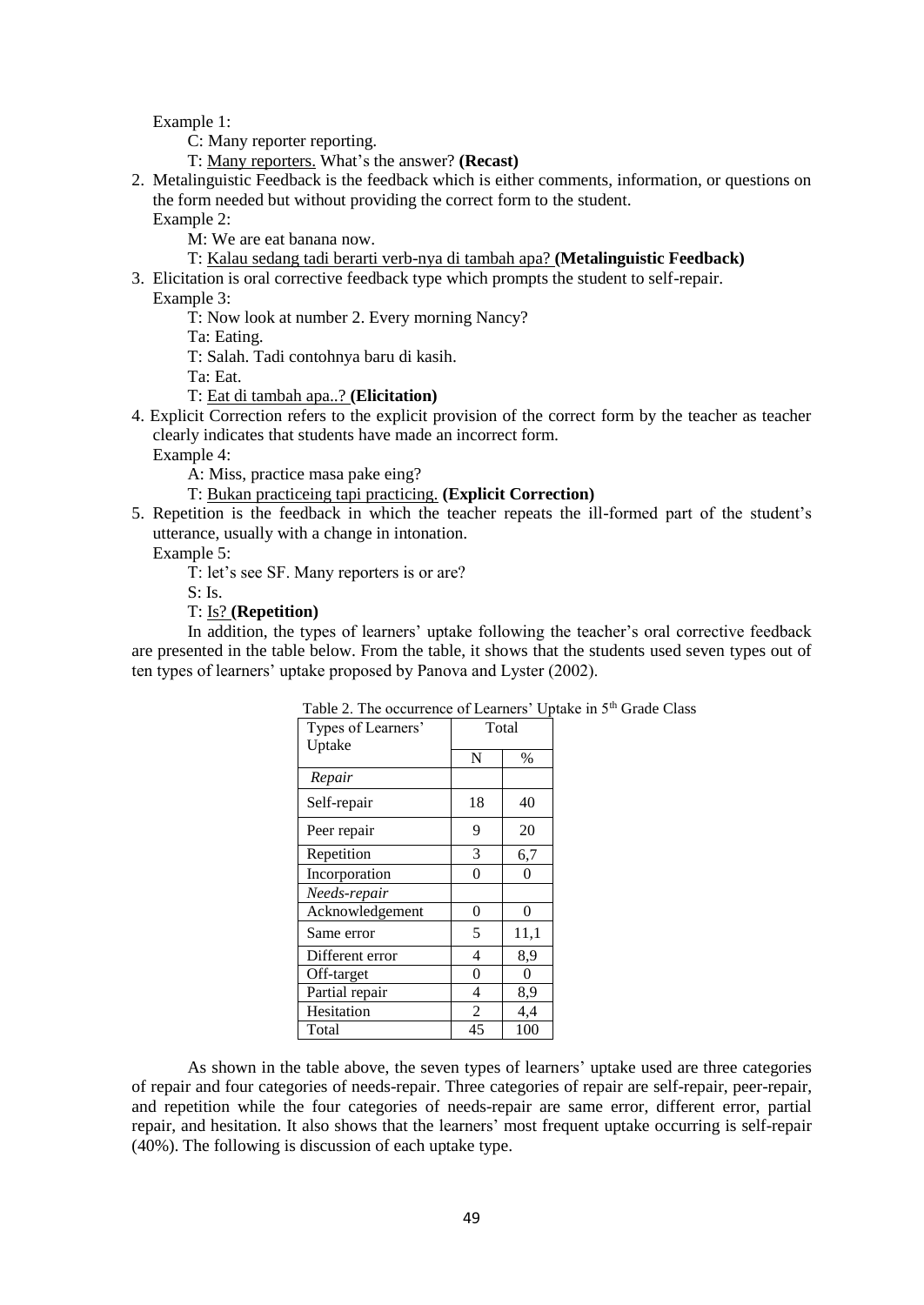1. Self Repair refers to self-correction by the student who made the initial error, in response to the teacher's feedback.

Example 6:

- M: We are eat banana now.
- T: Kalau sedang tadi berarti verb-nya di tambah apa? **(Metalinguistic Feedback)**

We are…? **(Elicitation)**

- *M: We are eating banana now.* **(Self Repair)**
- 2. Peer Repair refers to peer-correction provided by a student, other than the one who made the initial error, in response to the teacher's feedback.

Example 7:

T: let's see SF. Many reporters is or are? **(Elicitation)**

 $S: Is.$ 

T: Is? **(Repetition)**

S: Is.

- C: *Are.* **(Peer Repair)**
- 3. Repetition is a student's repetition of the correct form given in the teacher's feedback when the feedback includes the correct form.

Example 8:

K: Stefan eat

T: S-nya ya. Eats. **(Explicit Correction)**

K: *Eats.* **(Repetition)**

4. Same Error refers to the kind of uptake in which the learners give uptake upon receiving feedback, by repeating the same error in his/her turn.

Example 9:

T: Many reporters. What the answers?

C: Are. Are reporting.

Sf: Is.

T: Is atau are? **(Elicitation)**

Sf: *Is. Is reporting.* **(Same Error)**

5. Different Error means that the learner does not correct nor repeat the error after the feedback, and makes a different error.

Example 10:

T: Now look at number 2. Every morning Nancy…?

Ta: Eating.

T: Salah. Tadi contohnya baru di kasih. **(Metalinguistic Feedback)**

Ta: *Eat.***(Different Error)**

6. Partial Repair refers to uptake that includes a correction of only part of the initial error. Example 11:

T: Sekarang kalimat negatifnya apa?

Tm: They do not.

T: Ingat ini present continuous jadi to be nya apa?

Tm: *They are not eats.* **(Partial Repair)**

7. Hesitation refers to a student's hesitation in response o the teacher's feedback.

Example 12:

T: Iya, terus subjectnya di situ apa?

Jo: They.

T: Kalau they berarti to be yang tepat di gunakan berarti apa Jo? **(Metalinguistic** 

# **Feedback)**

#### Jo: *Do?* **(Hesitation)**

Furthermore, based on the result of analysis, it shows that the teacher did not want to leave the student's error without any feedback. The teacher gave oral corrective feedback until the students gave correct response. In correcting the students' error, she sometimes had to use several types of oral corrective feedback until the student gave the correct response. The example of teacher using several types of oral corrective feedback in correcting the student's error can be seen in the excerpt below: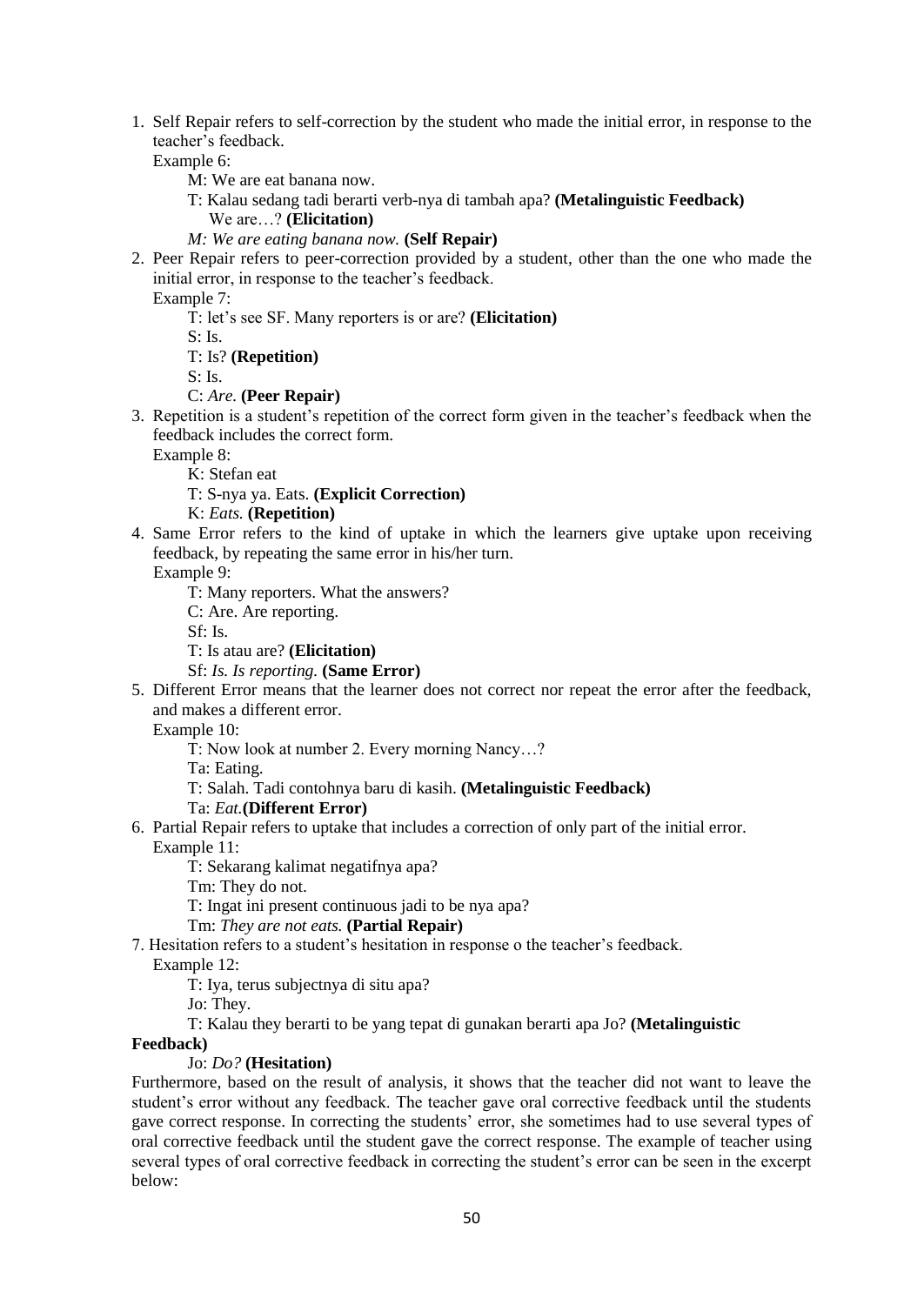Example 13:

- Sf: they eats fried rice every week.
- T: Verb nya pakai S? **(Elicitation)**
- T: Betul apa salah? **(Elicitation)**
- Sf: *Iya. Pakai S*. **(Same error)**
- T: Are you sure? Check your note. **(Elicitation)**
- A: *Gak pakai S, Miss*. **(Peer repair)**
- T: Yes. That's correct. Kalau subjectnya they berarti verb tidak di tambahkan S. Sekarang kalian sudah mengerti coba di kerjakan worksheetnya**. (Explicit Correction)**

From the excerpt above, it shows that the teacher tried to elicit self repair but because there was no response from the student, she then gave another corrective feedback using elicitation until the student responded to it. However the student still did the same error. Therefore the teacher elicited self repair again which was followed by another student's repair. Then the teacher gave explicit correction.

From the results of analysis, it also can be seen that the students gave response in accordance to the teacher's corrective feedback. The response given by the students were both incorrect and correct response. It shows that when the teacher's oral corrective feedback was explicit, the students directly gave the correct response. But when the teacher's oral corrective feedback was not explicit, the students might give incorrect response. The reason why the teacher did not use clear oral corrective feedback possibly because she wanted the students to be more aware of their error and try to correct it by themselves.

### **CONCLUSION AND SUGGESTIONS**

This study focused on the Oral Corrective Feedback and Learners' Uptake in the  $5<sup>th</sup>$  grade of an elementary school. By accomplishing this study, the writer wanted to find out the types of Oral Corrective Feedback used by the teacher in the 5<sup>th</sup> grade of English Grammar class and also the types of learners' uptake following the teacher's oral corrective feedback. In order to reach the research objectives, the writer used Panova and Lyster (2002) theory of Oral Corrective Feedback and Learners' Uptake. Four meetings of the class interaction were collected as the source of data.

As a result of the study, the writer found out that the teacher used Oral Corrective Feedback in her class interaction when the students did errors. The types of Oral Corrective Feedback used were Recast, Metalinguistic Feedback, Elicitation, Explicit Correction, and Repetition. The most frequently used was Elicitation by 18 times (38,3%). In addition, it also found out that the students gave response in accordance to the teacher's oral corrective feedback. The types of Learners' uptake occurred during the class were Self repair, Peer repair, Repetition, Same error, Different error, Partial error, and Hesitation. The most frequent Learners' Uptake type used was Self repair by 18 times (40%).

In conclusion, the writer could see that Oral Corrective Feedback used by the teacher may lead the student to show signs of learning or understanding implied in the student's reaction to the teacher's feedback. The corrective feedback given can make the students become more aware of their errors and improve their grammar skills.

#### **REFERENCES**

Ajideh, P. & Aghdam, E. (2012). Journal of Academic and Applied Studies. *English Language Teachers' Corrective Feedback Types in relation to the Learners' Proficiency Levels and Their Error Types,* Vol. 2(8) & 2(9), pp. 37-51

Chaudron, C. (1977). *Second language classrooms*. New York: Cambridge University Press.

Brown, H. D. (2007). *Principles of Language Learning and Teaching*. America: Pearson Education.

Dawson, C. (2007). *A practical guide to research methods: a-user friendly manual for mastering research techniques and projects* (3rd ed). Oxford: How To Books Ltd.

Lyster, R. & Saito, K. (2010). Studies in Second Language Acquisition. *Oral Feedback in Classroom SLA,* 32, pp.265-302.